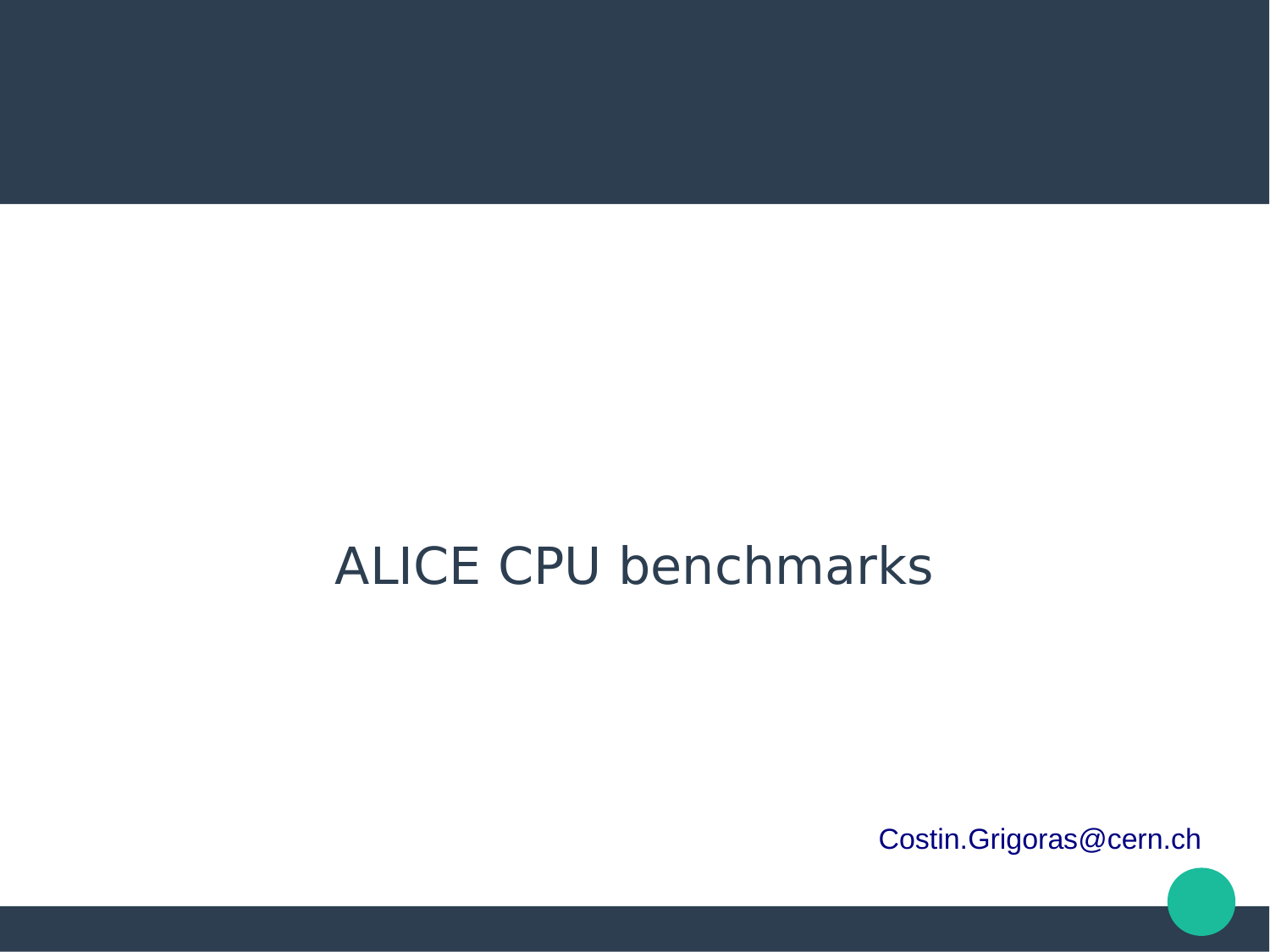# **Benchmark considerations**

- **Simple to find and to run**
- **Short execution time relative to the job duration**
- **Reflecting the experiment's sw performance on the hardware**
- **No licensing concerns**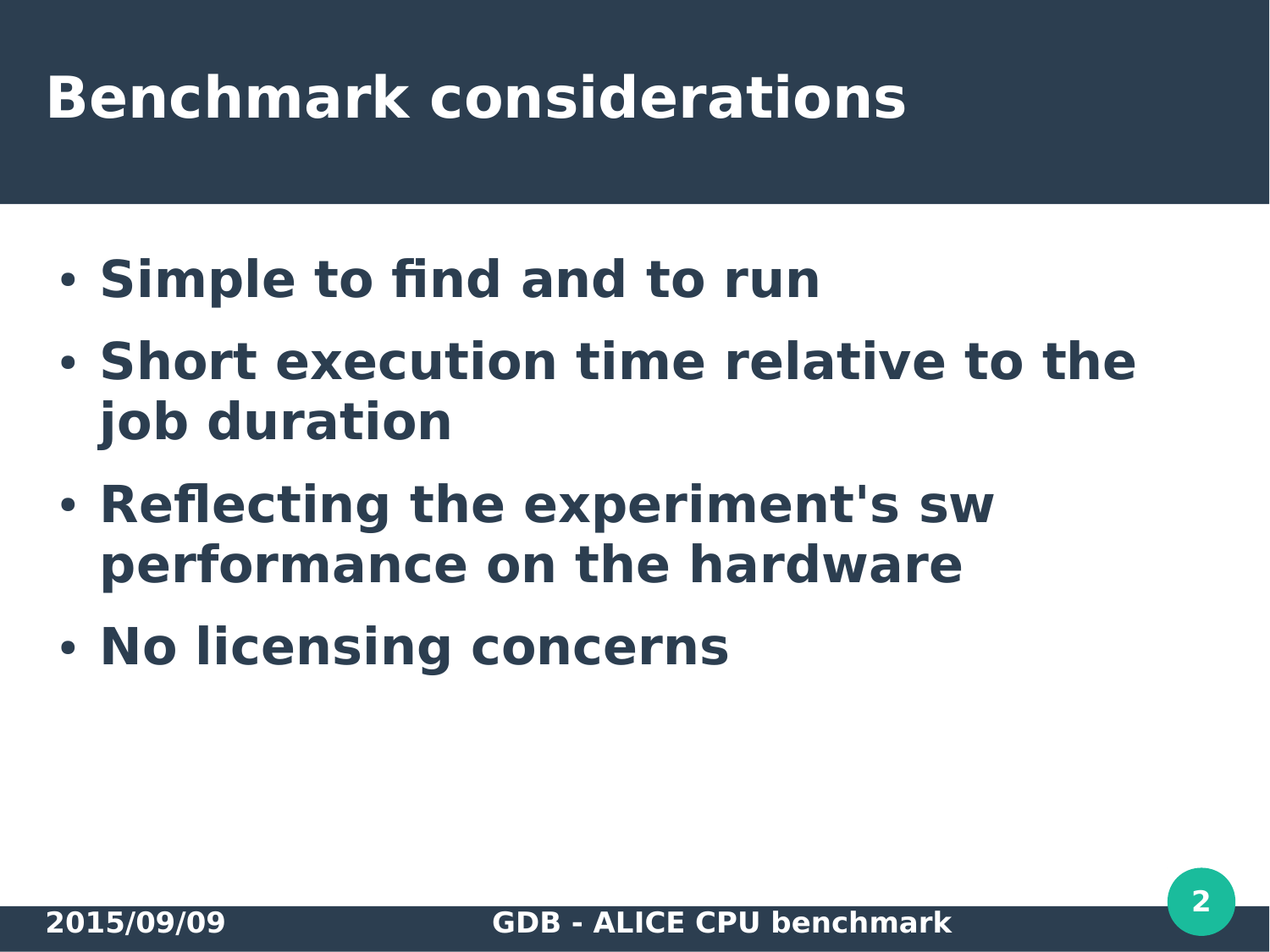# **MC simulation vs benchmarks**

## **• Reference production:**

- "pp 13 TeV, new PYTHIA6(Perugia-2011) min.bias, LHC15f anchors"
- 200 ev/job, avg(8h) running time, CPU-intensive
- Blanket production, 76 sites

### ● **Benchmarks:**

- ROOT's /test/stress (O(30s))
- condor\_kflops from ATLAS' repository (if found) (O(15s))
- **Each benchmark ran twice after the simulation**
	- To fill in the CVMFS cache and load the libraries in mem
	- Recording the second iteration only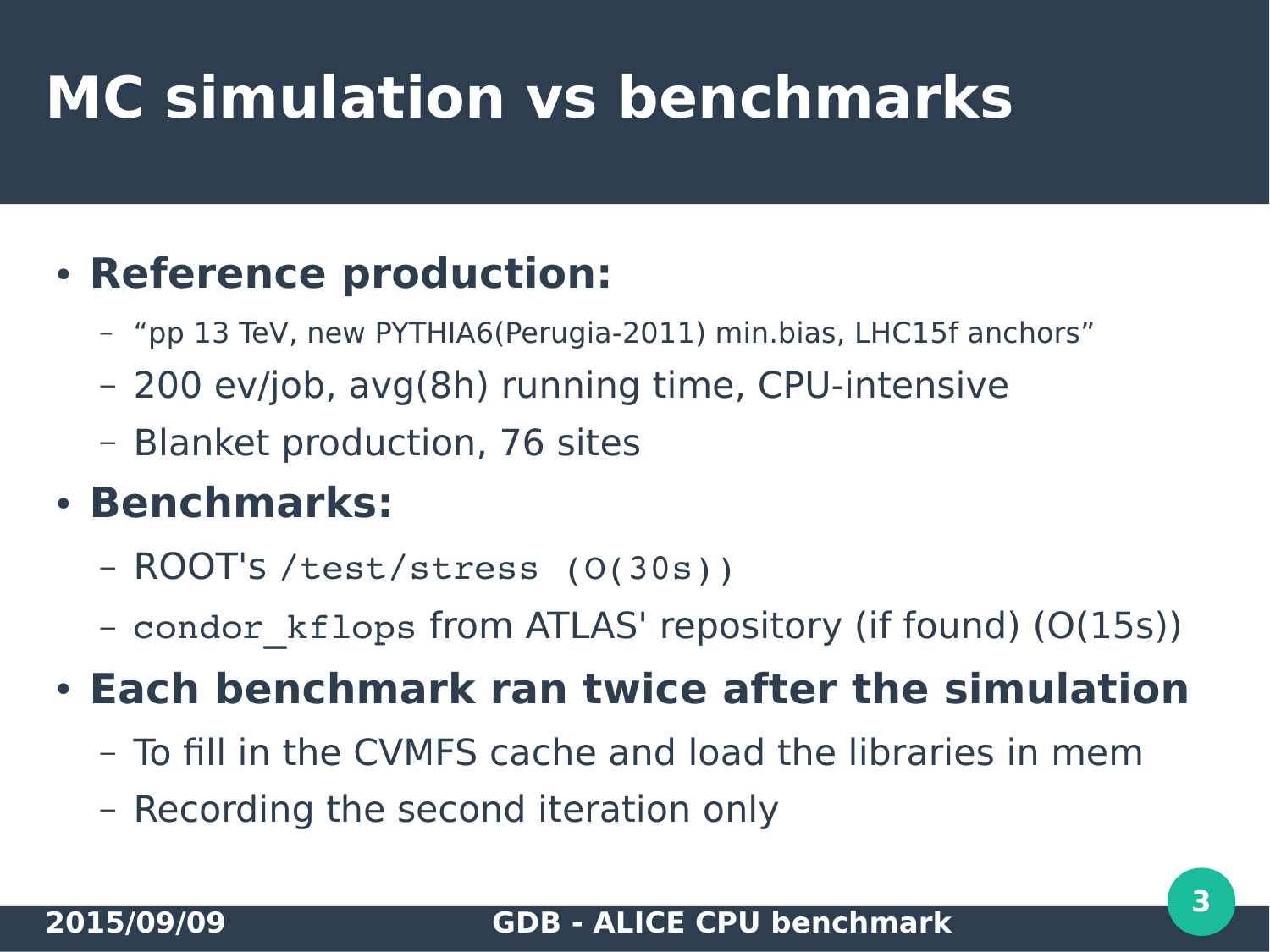# **Results at a glance**

ALICE pp event simulation time vs ROOT `stress` marks and Condor KFlops Condor KFlops 1,500,000 500,000 750,000 1.000.000 1.250.000 1.750.000 2.000.000 2,250,000 2.500.000 0.020 0.019 0.018 0.017 0.016 0.015 events/second 0.014 0.013 0.012 Simulated  $0.011$ 0.010 0.009 0.008 0.007 0.006 0.005 0.004 600 700 800 900 1,000 1,100 1,200 1,300 1,400 1,500 1,600 1,700 1,800 1,900 2,000 ROOT `stress` marks **2015/09/09 GDB - ALICE CPU benchmark <sup>4</sup>**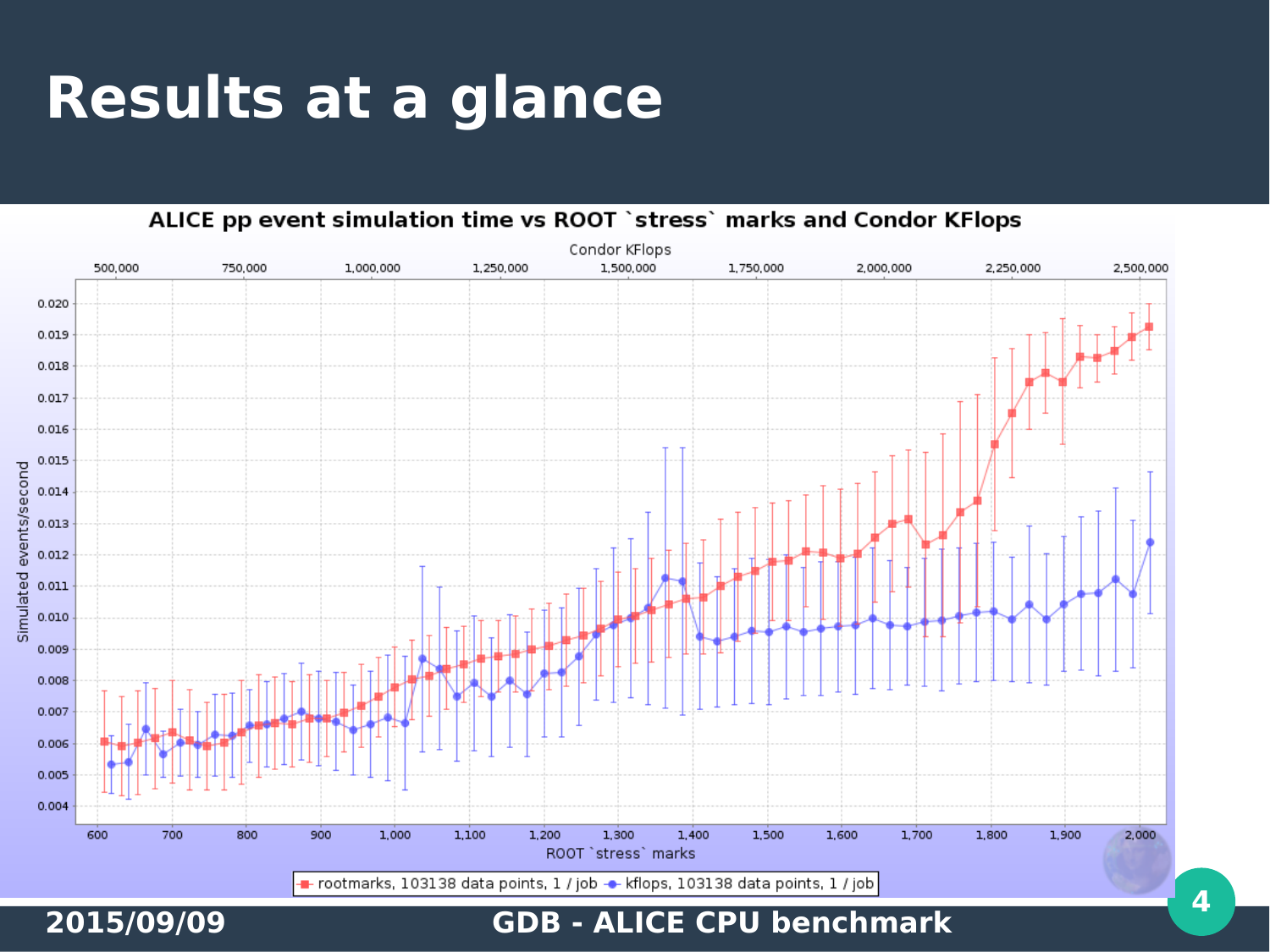## **Events/s vs rootmarks**



Rootmarks scale linearly with the simulation efficiency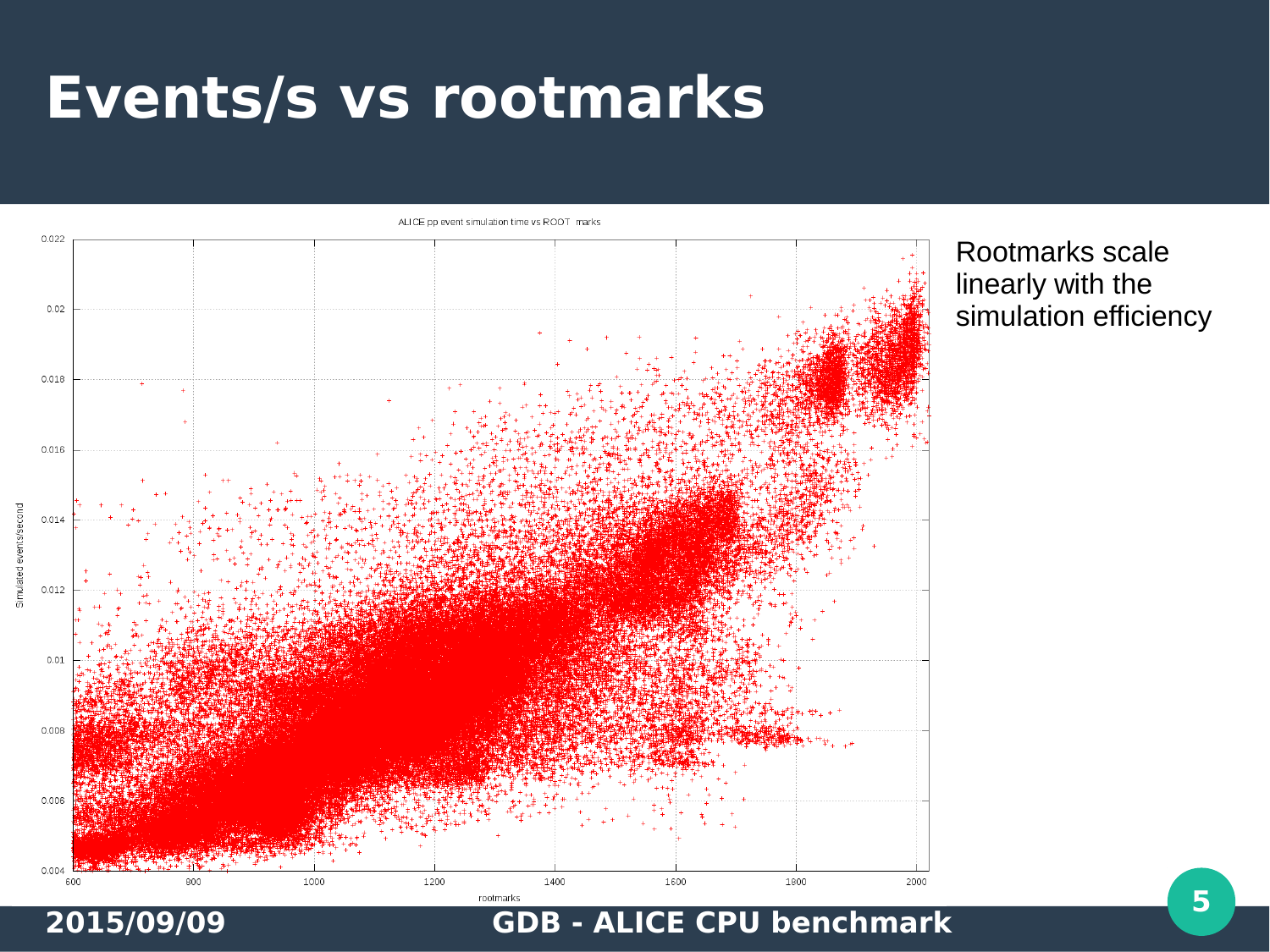# **Events/s vs KFlops**

ALICE pp event simulation time vs Condor KFlops



No correlation between Kflops and simulation performance, probably because of small ratio of floating point operations in it.